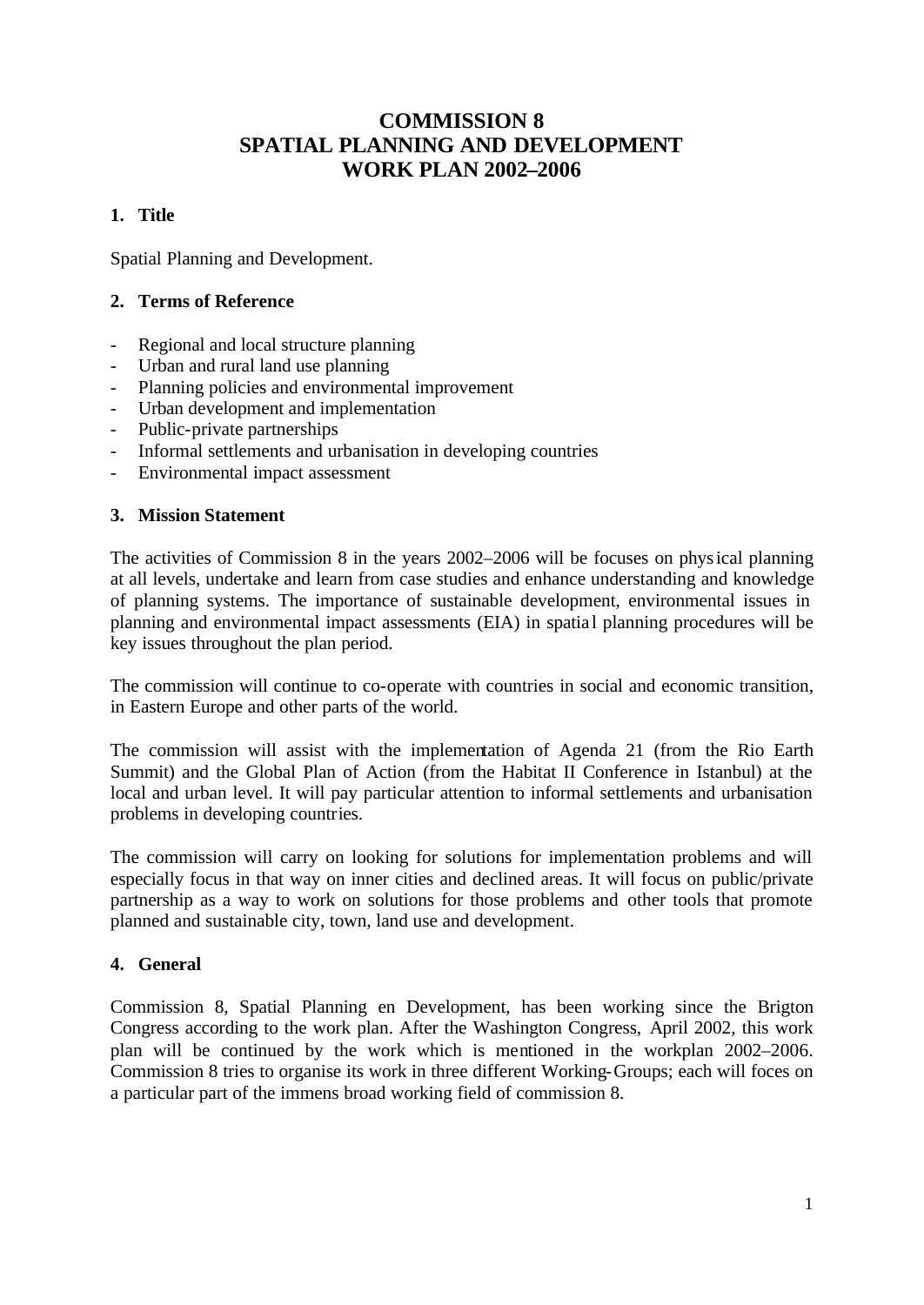## **Council work plan**

Commission 8 will strenghten itself to the implemention of the Council work plan and commission 8 confirms herself to the general goals of the Federation and in her work she will Implement the specefic goals of the Council:

- FIG best-practice
- Database,
- Regional conferences,
- Etc.

The world is changing rappitly; more and more people want to live in urban areas and especially in cities. More cities will grow in the next 25 years to large cities; large cities that, if we don't find soon enouch adequate solutions, will find themselves to un-solveble questions. One working-field of commission 8, will focus on urban-regeneration. The aim of the working group is, to find apropiate solutions to solve inner-city-problems or to find solutions to avoid *unacceptable use* of inner-city-space and/or land in general.

By means of the work, commission 8 will stress that we, as surveyors, share the responsibility for well-functioning cities. We should contribute to the prevention of the arising of urban problem-areas. In fact, one of the goals of commission 8 is to help to counter urban deterioration.

### **5. Working groups**

#### **Working Group 8.1 – Urban Regeneration**

#### Policy Issues

The working group started its work after the Melbourne Congress in 1994. It deals with innercity problems and regeneration of established urban areas. The aim of the group is to observe the different projects on a 12-years time to examine the projects in such a way to determine whether the methods or instruments used present are successful and applicable way for other projects in other countries.

#### Chair

Harry Greenberg (Israel), e-mail: hgsurvey@netvision.net.il.

#### Reports

The final report of the working-group will be presented at the FIG Congress in Munich in 2006.

#### Beneficiaries

FIG-member associations, governments, international agencies, individual surveyors and others involved in the problems of urbanisation.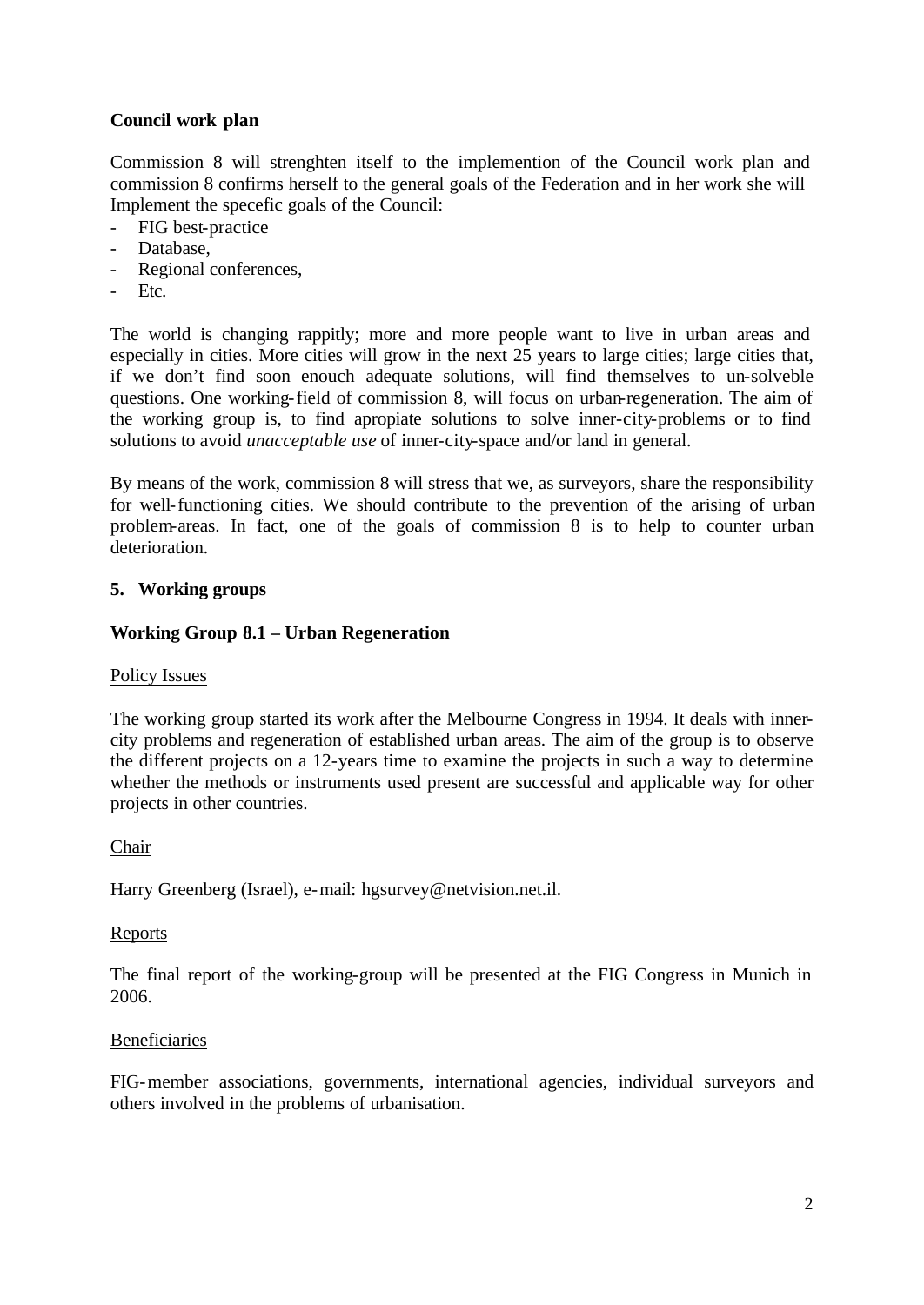# **Working Group 8.2 – PPP – Public Private Partnership**

#### Policy Issues

In the last years PPP has become more and more important in the planning and development of projects in city-areas and land-projects. The aim is to combine the strength of the instruments of the public-part and the private part/money that comes from the private partners.

Commission 8 has already paid a lot of attention to this topic in the last 4 years. Many papers were about this topic. Spoken is e.g. about PPP-project in Germany and the Netherlands. Also has been spoken about instruments as the Neighbourhood-Development-Corporation in Rotterdam and the NC-Enschede, as instruments to help declined areas.

The commission will:

- collect ideas and build up a network for the exchange of ideas,
- work closely with other commissions on this topic,
- try to organise an workshop on this topic or will co-operate in workshops held on this topic,
- form and agree a collaborative working group including professionals and academics.

### Chair

Prof. Kari I. Leväinen (Finland), e-mail: Kari.Levainen@hut.fi.

#### Beneficiaries

FIG-member associations, governments, international agencie s, individual surveyors and others involved in the problems of urbanisation.

#### **Working Group 8.3 – Global Urbanisation Process in Large Cities**

#### Policy Issues

Identifying:

- Global urbanisation problems and processes
- Special problems of informal settlements in large cities
- Relationship between land allocation and development economics applied to temporary housing settlements
- Coastal and environmental pressures and solutions.

#### Chair

Diane Dumashie (United Kingdom), e-mail: ddd@dumashie.co.uk.

#### Specific project(s)

- Collect ideas and build up a network for the exchange of experiences and sustainable models, working closely with the other FIG-commissions, and building upon the recommendations of the FIG Task force on sustainable development and UN-HABITAT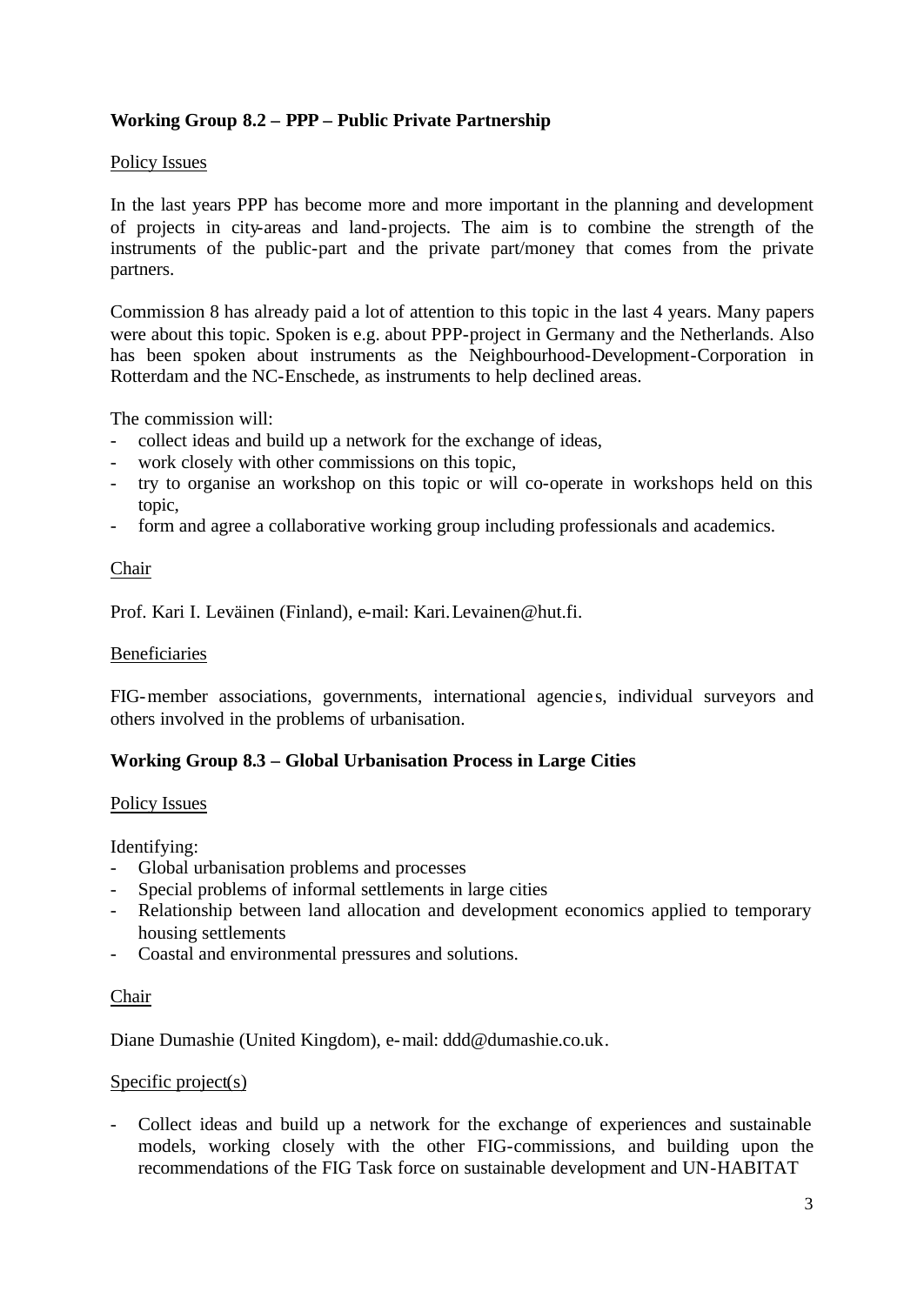- Gather and development case studies of sustainable urban development planning and management with the emphases on two key forces:
- Land values tied in with the mechanisms for spatial planning
- Allocation of land use to determine the allocation of housing land
- Form a agree a collaborative working group including professionals and academics to study both top down legislation as well as bottom up community action focusing on urban land economic dimension of large cities
- Explore and develop the application of a new Information Management and Decision Support System as an economic land regeneration tool in Coastal Cities

### **Beneficiaries**

FIG-member associations, governments, international agencies, individual surveyors and others involved in the problems of urbanisation.

### **6. Co-operation with sister associations**

The work and interest of Commission 8 and the Intenational Federation of Housing and Planning (IFHP) are very close; for that reason Commission 8 will make different effords to co-operate with the IFHP and implement the Memorandum of Understanding signed in Washington, DC in April 2002.

### **7. Co-operation with the United Nations agencies**

Commission 8 will strengthen to co-operation with the United Nations. If possible, we will try to contribute as much in the upcoming UN-HABITAT and UNEP activities.

Commission 8 will make links to the UNEP and work as the focal point in implementing the MoU between FIG and UNEP. In the coming year it will report on how the co-operation will be organised. Items can include e.g.:

- monitoring sea level rise
- coastal motion and hazard mitigation.

The link with commission 8 has to be on the topics of the commission statement.

### **8. Other Activities**

Activate more national **active** delegates to the work of Commission 8.

Commission 8 will maintain and deve lop the commission home page, linkages to other relevant home pages and new pages or other networks for special projects, to keep commission delegates, other FIG members, users of surveying services and the public involved in and informed about the work of the commission.

The commission will publish the commission newsletter on a continuing basis, including on the commission home page.

The commission chair and commission vice-chair will participate in several conferences on the commission working-fields, although we must realise that both, chair and vice-chair(s), are working as a private entrepreneurs and the chancellance for the upcomming years is, how to increase the *active* participation in commission 8 working-groups.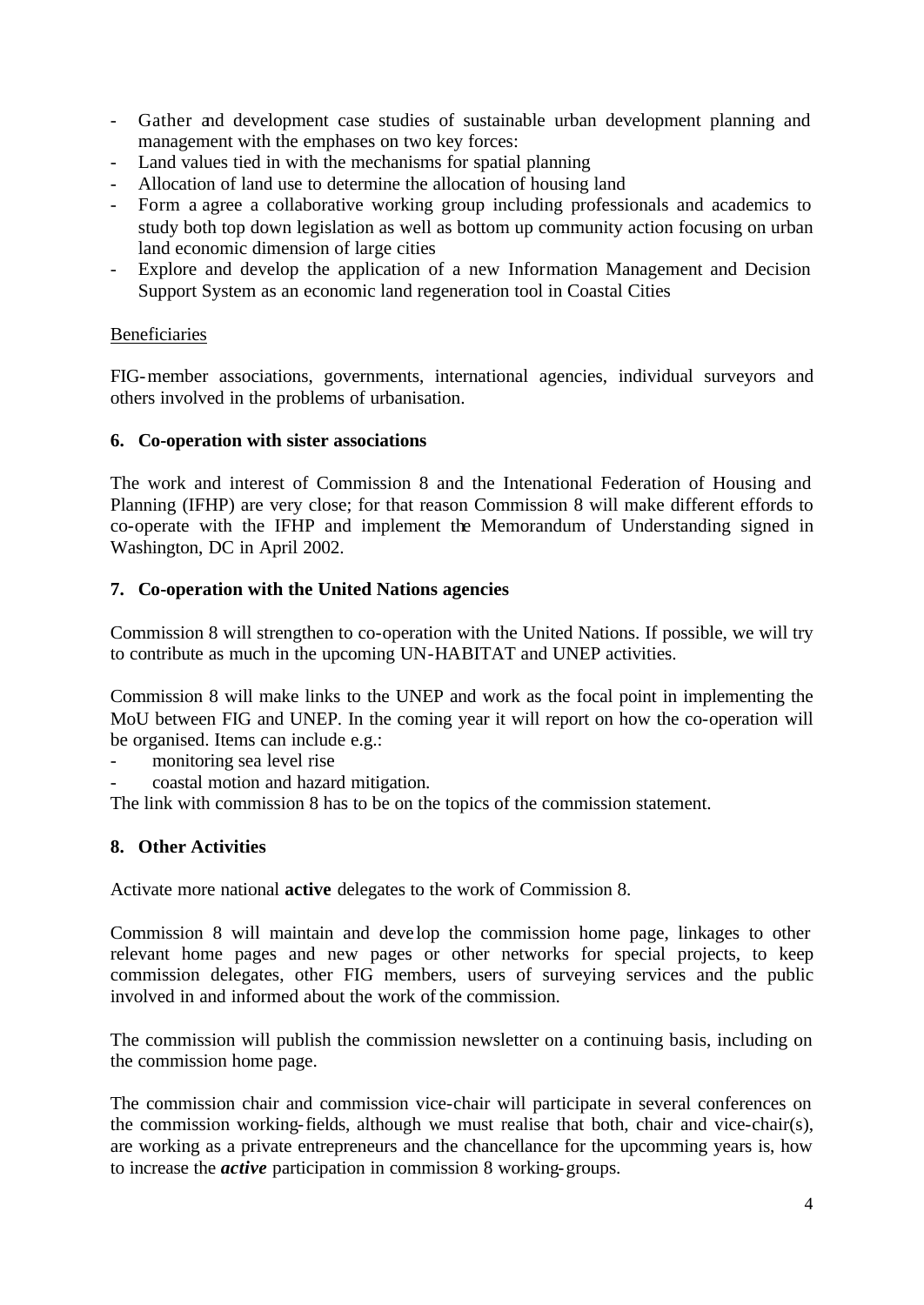#### **Co-operation with other commissions**

Commission 8 intends to co-operate with other commissions to try to work together in different fields of the commission, for instance: with Commissions 7 and 9. It will try to organise a symposium with commissions 7 and 9 on the Public Private Partnership and the Informal Settlements in undeveloped countries in 2004/2005.

### **9. Calender of events**

Commission 8 will try to organise at least two working-weeks in the upcomming 4 years: 2003 United Kingdom (working week on global urbanisation in large cities). 2005 P.M.

Of course, Commission 8 will organise annual meeting during the upcomming FIG-events in the upcoming years 2003–2006.

Just to activate more delegates in the commission 8 work, we will urge delegates to write their papers for the upcoming years to the topics of the working groups 8.1, 8.2 and 8.3.

Also commission 8 will do its utmost to reflect the topics of the working groups in the technical excursions, which are organized by the hosting country.

### **10. Commission officers**

#### **Commission Chair**

ir. Paul A.G. Lohmann Holland Urban Institute B.V. Nieboerweg 228 2566 GC The Haque THE NETHERLANDS Tel.  $+31$  70 346 5075  $Fax + 31703563919$ E-mail: Lohmann.Paul@Zonnet.nl

**Vice-Chair and Chair of Working Group 8.1 – Urban Regeneration**

Mr. Harry Greenberg c/o Association of Licensed Surveyors P.O. Box 17042 61170 Tel Aviv ISRAEL E-mail: hgsurvey@netvision.net.i